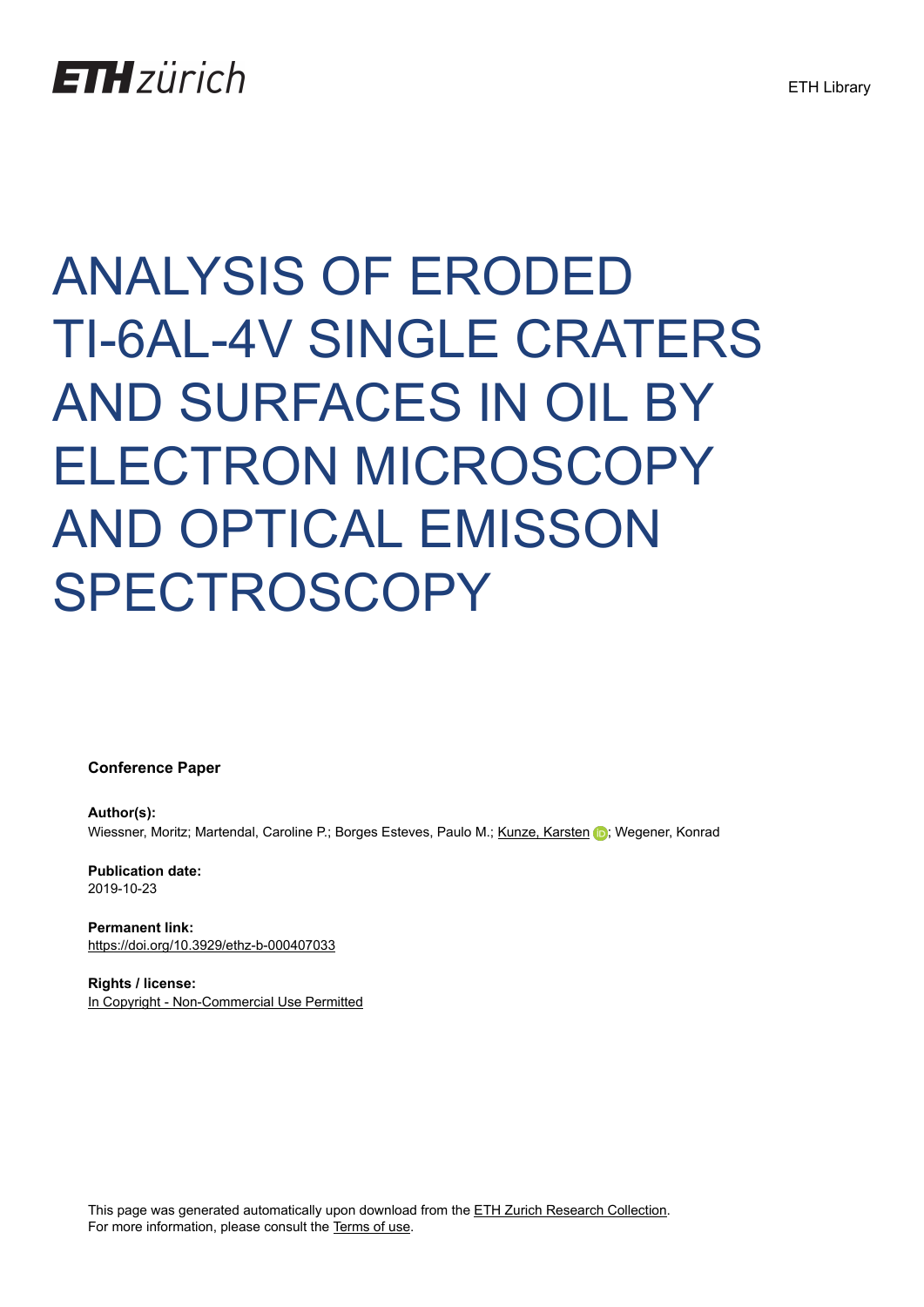



25<sup>th</sup> ABCM International Congress of Mechanical Engineering October 20-25, 2019, Uberlândia, MG, Brazil

### **COB-2019-0836 ANALYSIS OF ERODED TI-6AL-4V SINGLE CRATERS AND SURFACES IN OIL BY ELECTRON MICROSCOPY AND OPTICAL EMISSON SPECTROSCOPY**

#### **Moritz Wiessner**

ETH Zürich, Institute of Machine Tools and Manufacturing, Leonhardstrasse 21, 8092 Zürich, Switzerland [wiessner@iwf.mavt.ethz.ch](mailto:wiessner@iwf.mavt.ethz.ch)

#### **Caroline Pereira Martendal**

Federal University of Santa Catarina, Campus Universitario, 88.040-900 Florianopolis (SC), Brazil caroline.pm@posgrad.ufsc.br

#### **Paulo Borges Esteves**

ETH Zürich, Institute of Machine Tools and Manufacturing, Leonhardstrasse 21, 8092 Zürich, Switzerland bpaulo@student.ethz.ch

#### **Karsten Kunze**

ETH Zürich, Scientific Center for Optical and Electron Microscopy (ScopeM), Otto-Stern-Weg 3, 8093 Zürich, Switzerland karsten.kunze@scopem.ethz.ch

#### **Konrad Wegener**

ETH Zürich, Institute of Machine Tools and Manufacturing, Leonhardstrasse 21, 8092 Zürich, Switzerland wegener@iwf.mavt.ethz.ch

*Abstract. The comprehension of the metallurgical transformations of the workpiece can contribute with valuable data for simulation models and for a better understanding of surface creation in electrical discharge machining (EDM). This is necessary to improve the process in the scope of zero defect manufacturing. This work aims to investigate the influence of EDM on the often used but difficult to machine alloy Ti-6Al-4V. Single and multiple sparks in oil are performed and subsequently analyzed with advanced electron microscopy methods and optical high-speed emission spectroscopy. The microscopic analysis of recast layer and heat affected zones in addition to the plasma analyses provides deep insight into the process and contributes with new information about EDM. Results showed that, with the employed machining conditions, phase transformations occur at the surface of the material. Also, a superficial carbide layer was observed exclusively during multi sparks experiments. The performed analyses of metallurgical and topographic aspects of EDM describe its surface integrity, i.e., the condition of a surface generated by this manufacturing process. The emission spectroscopy analysis shows that the erosion plasma consists mostly of the dielectric elements with a high amount of hydrogen, which comes from the breaking of the dielectric hydro-carbon chains. This spectrum suggests the plasma takes part in the formation of the carbide layer.*

*Keywords: Surface Integrity; EDM; Phase Transformation; Heat-affected Zones, Optical Emission Spectroscopy*

#### 1. **INTRODUCTION**

The demand for more precise and complex parts is worldwide growing. The aero-space market is one example where defective parts are not tolerated and rejects are costly. Electrical discharge machining (EDM) is one of the key technologies in those markets. The high precision comes with some drawbacks as long machining times and often a heat-affected zone on the surface of the parts. The analysis of ED-machined surfaces and heat-affected zones are key factors to understand the formation of surface defects and surface transformation. Also selection of the tool material is important, in case of TI-6AL-4V differences in crack density and recast layer thickness are observed (Hasçalık and Çaydaş, 2007). Machine monitoring for zero-defect manufacturing becomes more and more important (Caggiano et al., 2015), therefore the understanding of defects is a crucial factor for creating new technologies and methods. Further important data and basic understanding can be gathered to develop more sophisticated process models. Normal analysis methods like the analysis of the recast layer with light microscopy are not enough for a full scope. A deeper insight can be provided by scanning electron microscopy (SEM) and the imaging methods of secondary electrons (SE),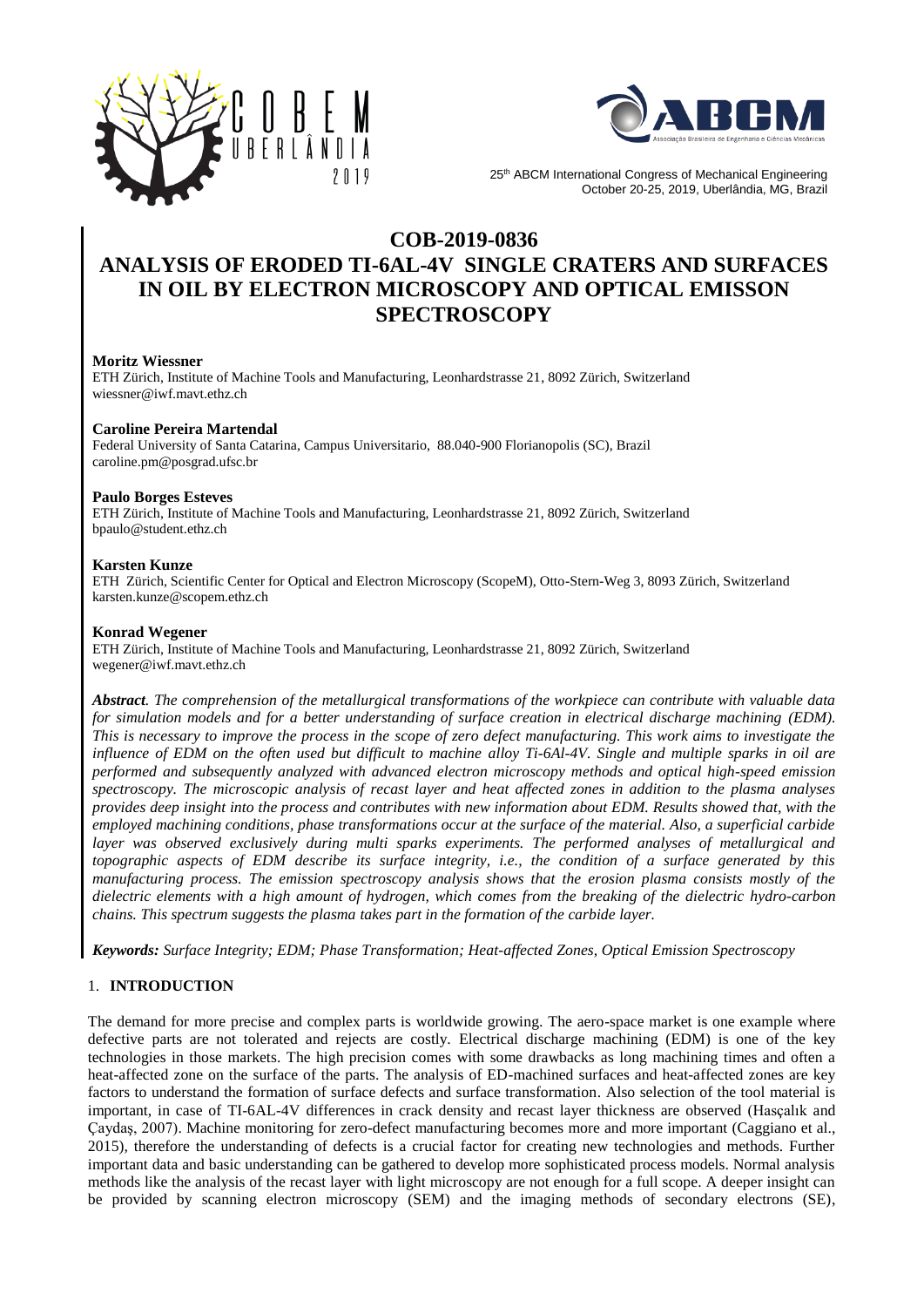backscattered electrons (BSE), energy dispersive X-ray spectroscopy (EDX), and electron backscatter diffraction (EBSD) (Klocke et al., 2016). An important role for the formation of the surface is also taken by the dielectric and the polarity (Holsten et al., 2018). Plasma spectroscopy during erosion provides an insight into the erosion process from a different angle like the tool workpiece interaction (Macedo, 2018). Especially interesting is the atmosphere respectively the plasma interacting with the molten material.

#### **2. MATERIALS AND METHODS**

The machining of the workpieces is conducted in an AgieCharmilles FORM 1000 die-sinking EDM machine, using hydrocarbon oil Oelheld IME 110 as dielectric medium. A 32 µs rectangular shaped transistor discharge is chosen with an electric current of 20A, an open voltage of 250V and a negative copper tool polarity. Single craters are performed with a conically shaped tip electrode and the surface with multiple craters with a 3 by 3mm squared electrode. A planar workpiece electrode from titanium alloy Ti-6Al-4V is used. For the metallurgical analysis by SEM a FEI Quanta 200F is employed. Cross sections of the sample were prepared perpendicular to the eroded polished surface with a broad ion beam (BIB) milling on a Hitachi IM 4000, visualized in Figure 1 A and B.



Figure 1. A: Schematic of broad ion beam probe preparation B: SEM image of the processed sample

An Acton Research Spectrograph SP2556 connected to a Vision Research Phantom V12.1 high-speed camera is used for optical emission spectroscopy. A bundle of  $\varnothing$  100 µm optical fibers collects the plasma light emission. An oscilloscope is used to observe the current and voltage signals and triggers the high-speed camera, seen in Figure 2.



Figure 2. Setup up for optical emission spectroscopy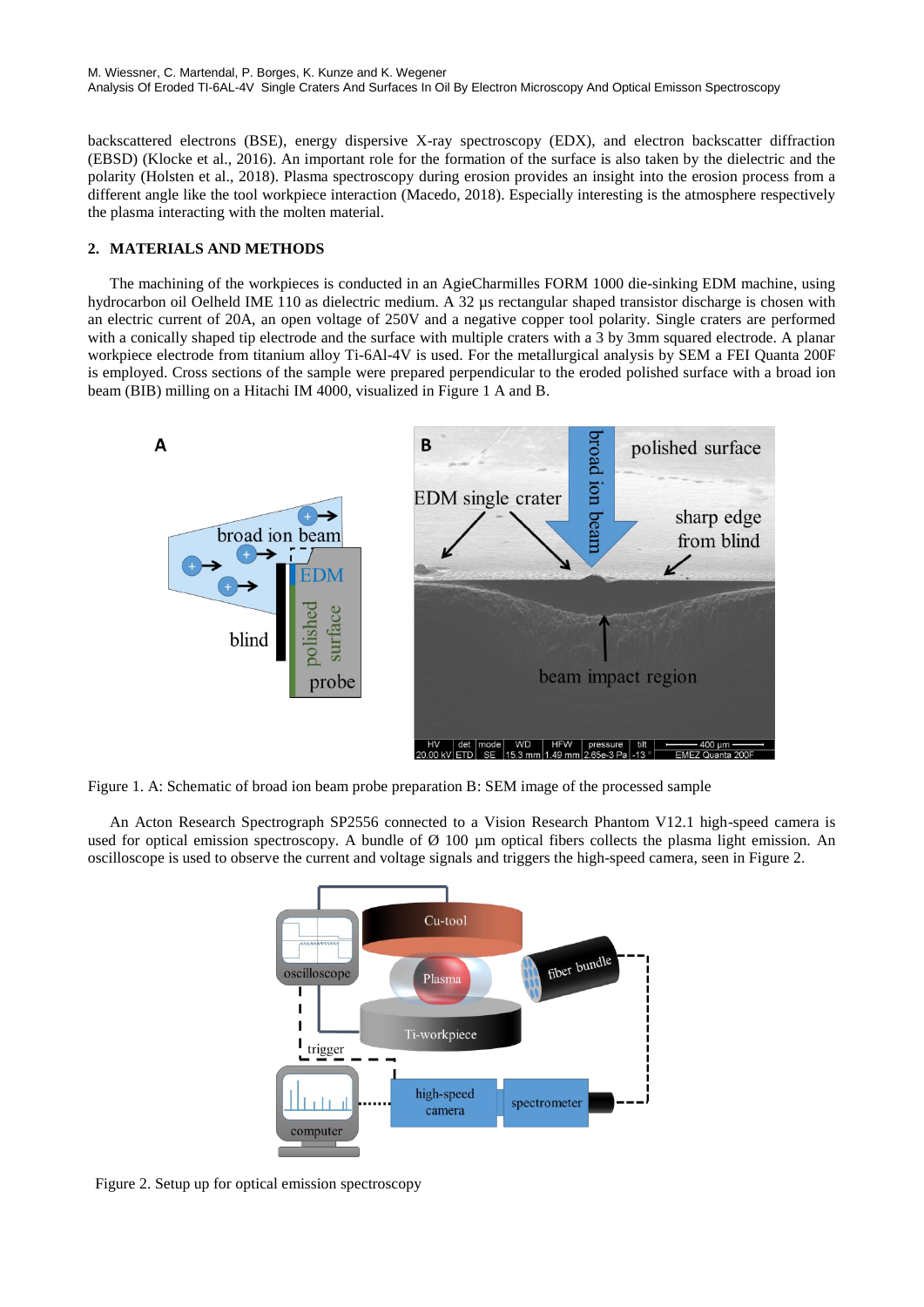#### **3. RESULTS**

Since EDM is a stochastic process, one single crater cannot be representative for all discharges, nevertheless the analysis of single craters already gives a deep insight into the EDM process. The presented cross section of a Ti-6Al-4V single crater seen in Figure 3 shows several regions of interest. Two different zones can be identified in Figure 3 B: an eroded region, whose maximal depth at the cross section is  $10 \mu m$ , and a built-up zone, whose highest point from the surface measures 18 µm. Crater diameter in this section is 154 µm.



Figure 3. A: Overview of the EDM single crater cross section by SE imaging. B: BSE image of cross section. C: Detailed EBSD phase+quality map. D: Overview EBSD Quality map, red region analyzed in C

BSE image of the crater, presented at Figure 3 B, shows that the bulk material has a bimodal microstructure, i.e., lamellae and globular grains. Lamellae are a mixture of titanium α (darker) and β (brighter) phases, obtained after cooling from the β-field to the room temperature. Note that the globular grains found in the bulk material region are composed entirely of α-phase. The observed microstructure, around the globular grains, is comparable to the structure expected after homogenization heat treatment in the β-field, which promotes a lamellar microstructure, followed by a recrystallization step, leading to the generation of equiaxed and isolated α-grains (Lütjering, 1998).

Still in Figure 3 B, the  $\alpha+\beta$  lamellar microstructure cannot be observed in the upper regions surrounding the eroded zone. This is an evidence that the microstructure in that region has changed because the material is thermally affected during the process. EBSD is employed for a better evaluation of the microstructural modifications with respect to cooling rate, diffusion effects and highest temperature of this region. In Figure 3 C, it is possible to identify three regions. Region I, presents the original bimodal microstructure containing primarily globular α-grains. This suggests that temperatures in that zone stayed below the α-β transformation temperature, i.e. below 995°C. Region II shows a mix of α and β grains in a lamellar microstructure, which is expected since the material rapidly cooled down from the βfield and is not subjected to any further recrystallization step. The process employs very high heating rates (Belhadj et al., 2002), which in turn elevate the α-β transformation temperature. The vast majority of region III appears to be composed by α phase, but it is most likely α'martensite. The martensite start temperature for this alloy is 575 °C and its formation happens for cooling rates larger than 410 K/s (Ahmed and Rack, 1998), (Ahmed and Rack, 1998), and both criteria are more than satisfied during EDM. The differentiation of  $\alpha$  and martensite phases among region I (globular grains) and regions II and III (lamellar grains) by means of EBSD is difficult because both  $\alpha$  and  $\alpha'$  martensite possess nearly identical crystal structures with hexagonal symmetry.

Multiple craters surfaces are seen in Figure 4. The overview seen in Figure 4 A shows the formation of cracks, which are more common in low ductile phases, such as carbides. The darker BSE signal indicates the presence of a lighter element, likely Carbon. After all, the material was in contact with the hydrocarbon oil used as dielectric in the EDM process at very high temperatures. Voids between phases, seen in the surface of the Figure 4 A, can be an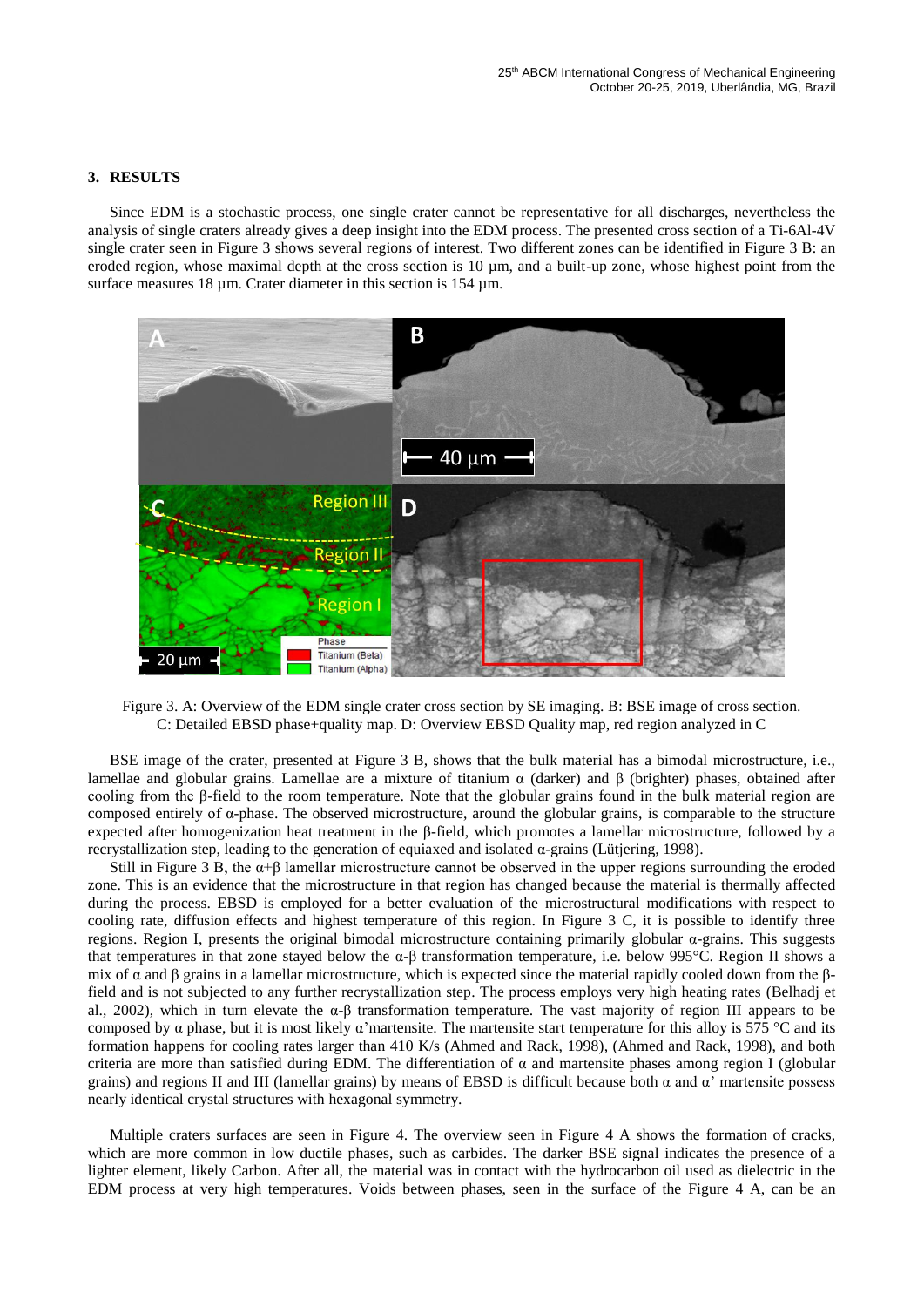evidence of the thermal expansion coefficient difference, from the phases found in the crater region and in the bulk material.



Figure 4. A: Overview of a cross section through the EDM multi crater surface by BSE imaging, red box analysis in B, C and D. B: EBSD Quality map. C: EDX Aluminum map D: EBSD phase map, green-α, red-β, yellow-carbides

Figure 4 D shows in detail the three different zones already described for the single crater, plus one additional region, a carbide layer (yellow). The Aluminum map of this region (Figure 2 C) show aluminum-rich zones with shapes similar to the original globular grain structures in areas below the carbide layer, where Figure 2 B shows the presence of a fully lamellar microstructure. This happens because α-phase solubilizes low amounts of Al, which is an α-stabilizer element. Consequently, the original globular grains contain enough aluminum to destabilize β-phase, generating regions, which are fully composed of α-lamellae, after EDM. It can be observed that the material achieves temperatures in the β-field (lamellae structure in Figure 4 D), but the material cooling rate is exceptionally big (around  $10^6$  K/s) (Davim, 2008,Liebermann and Walter, 1981) and the diffusion is not noticeable in this region. The lamellae are likely α'martensite, what is not distinguishable here from the α-phase, and are formed during rapid cooling by a nondiffusional transformation. Regarding the sizes of the affected zones, the carbide layer is  $5.0 \pm 1.5 \mu m$  thick, with a lamellar region thicker in the single craters (16.1  $\pm$  4.7 µm) than in the multiple crater (9.9  $\pm$  2.7 µm).

The emission spectra of a 32 µs discharge is seen in Figure 5. Even though many characteristic lines of metals (Ti, Al, Cu) are visually dominant in the spectra, the plasma has a high amount of carbon and hydrogen, which can be calculated with plasma simulation as shown by (Wiessner et al., 2018). Prominent peaks originating from the dielectric elements can be observed at high spectra resolution with  $H<sub>a</sub>$  at 656.28 nm, C I at 658.8 nm and C II at 658.3 nm. Those components are originated from cracking of highly linked hydrocarbons into their element species. Free carbon ions and atoms can recombine with titanium and form the carbides. The formation of TiC in plasma is know and can be used for coating (Delplancke-Ogletree and Monteiro, 1997). Unfortunately TiC has a high tendency to form micro cracks which can be also observed in Figure 4 A.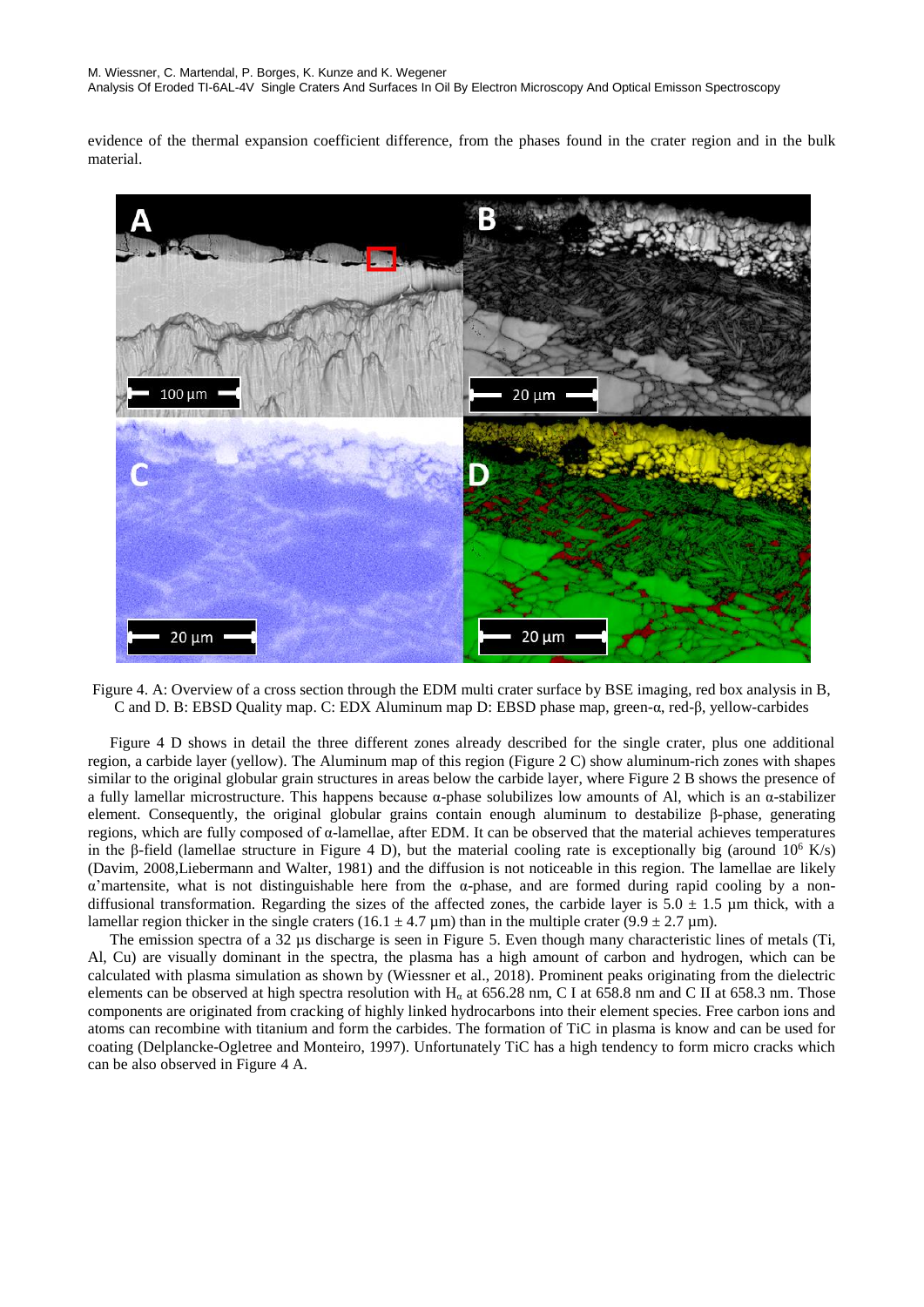

Figure 5. Plasma emission spectra of a 32 µs discharge with workpiece TI-6AL-4V and tool copper in oil. Red highresolution of  $H<sub>a</sub>$  with overlapping carbon peaks

#### **4. SUMMARY**

The different melting and phase transition points of the materials can be used to estimate temperatures reached in the EDM process, schematically summarized in Figure 6. The titanium overtake its allotropic transformation (995°C) and melting (1660°C) temperatures (Hasçalık and Çaydaş, 2007). The spark duration of 32 µs and the melt point of Titanium estimates a heating rate of  $5.10<sup>6</sup>$  K/s in the outer rim to the carbide layer. The carbide layer itself has a melting point of 3150°C so heating rates of 10<sup>7</sup> K/s are likely. The anode respectively cathode spot region reaching usually temperatures 3'000 K to 5'000 K (Descoeudres, 2006). The plasma above reaches much higher temperatures, plasma simulations estimates temperatures higher than 10'000 K, also visible by strong ALIII peaks.



Figure 6. Schematic of the different EDM temperature region, representative for erosion of titanium (positive workpiece electrode)

The formation of the carbide layer on positive polarized workpieces has its major origin in the titanium debris from previous discharges, which, transform to titanium carbide and attach to the positive workpiece surface. Even though carbon could diffuse from the EDM plasma into the melt pool, the formation of TiC due to diffusion is unlikely, especially since ionized carbon tend to move to the negative electrode. A single discharge has no significant carbide layer, only some ripples can be observed which may form during the bubble collapse. Research with titanium powder in oil dielectric were performed by (Furutani et al., 2009). The formation of a TiC layer on a steel workpiece is observed by eroding with a copper tool (negative). All those observations indicate that TiC layer formation might have its primary source from the debris suspended in the dielectric originated from the previous sparks, which accumulate with each next spark.

#### **5. REFERENCES**

- Ahmed, T. and Rack, H., 1998. Phase transformations during cooling in α+ β titanium alloys. *Materials Science and Engineering: A,* 243**,** 206-211.
- Belhadj, A., Baudouin, P. and Houbaert, Y., 2002. Simulation of the HAZ and magnetic properties of laser cut nonoriented electrical steels. *Journal of magnetism and magnetic materials,* 248**,** 34-44.